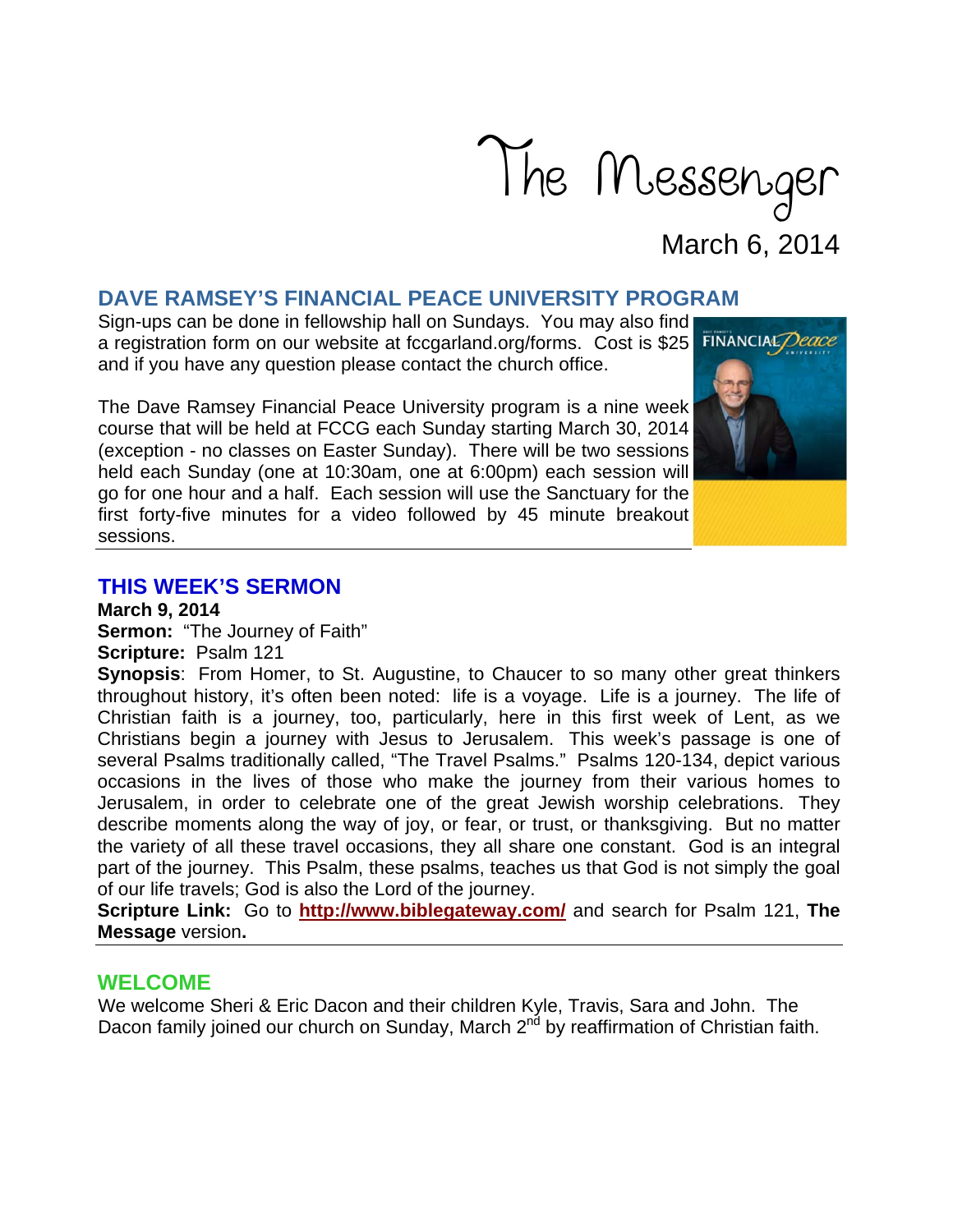# **SUNDAY MARCH 16TH IS CAMP SUNDAY!**

We will have a table set up in the Fellowship Hall with information about summer camp, pictures, and forms. We want everyone to be able to go to camp this summer as it is a wonderful time to deepen your faith and make friends with youth from all over DFW. Be sure to make a special effort to be at church on the  $16<sup>th</sup>$  to sign-up. We will also have mission trip forms and information about scholarships.



# **PRAYERS, JOYS & CONCERNS**

MARTY ROGERS GERES AND RESERVE THE STATE OF THE STATE OF THE STATE OF THE STATE OF THE STATE OF THE STATE OF T JOY HITCH BETTYE DAVENPORT JEANETTE MURPHY JEFF HOLCOMB

### **SNACK SUPPER HELP WANTED**

Every Sunday, youth families take turns providing a meal for the youth who come for youth group. We currently have a few Sundays open. If you are interested in providing the meal, we usually feed 30-40 youth and adults. Snack supper does not have to be intricate, but we do ask for a protein, veggie/fruit, and a dessert. Available dates are  $23^{\text{rd}}$ , April 13<sup>th</sup>, and 27<sup>th</sup>. Please contact Pastor Allison if you are interested in serving.

### **CHURCH WORK DAY**

Painting supplies are needed: metal paint pans (liners will be used inside the paint pans), metal paint frames, extension poles, 20 plastic paint pan liners. These supplies will be returned to you if labeled. There will be a Church Work Day box under the stairs for your supplies starting on Sunday, February 16 and 23<sup>rd</sup>. If you have questions please call Brenda Crosthwaite 972-495-3681. We will be having 3 work days soon and dates will be provided as soon as they are scheduled.

# **MAGAZINE MINISTRY FOR JULIETTE FOWLER**

We are in need of magazines to donate to various organizations, garland memorial and Baylor Garland and Baylor Senior Center and two different Brisias Centers and Sachse Senior Center. A box for these magazines has been placed underneath the staircase for all collections.

### **MURDER MYSTERY DINNER**

A Fabulous 50's Murder Mystery Dinner will take place on March  $30<sup>th</sup>$  at 5:30pm. Tickets are \$10 in advance, \$12 at the door and \$20 per couple. All ticket sales support our youth mission trip.

# **2014 NTA ASSEMBLY**

The annual area assembly will be held at First Christian Church in Plano on May  $4<sup>th</sup>$  from 3-5pm. The guest preacher will be Rev. Coretha Loughridge.